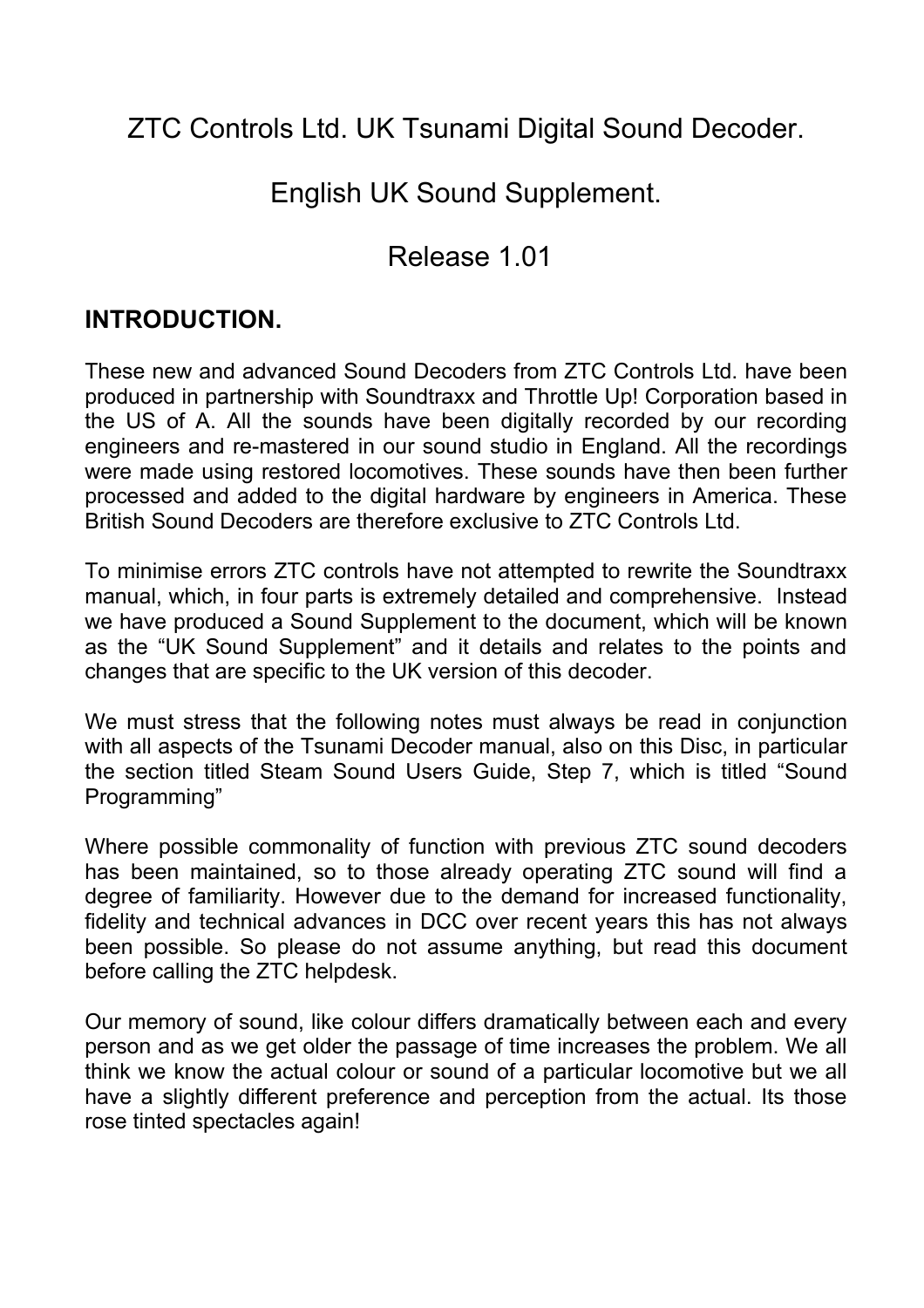To over come this minor difficulty and to ensure that we can all make our model locomotive sound just "how we remember" it sounded, or more importantly want it to sound like today, a vast range of individual adjustments have been provided within the new Tsunami decoder.

Of course you can accept the decoder default values as they stand if you wish. The sound generated will be perfectly serviceable and acceptable to the majority of listeners. However to get the best out of your chosen sound decoder it is worth spending a few hours setting up all of the various parameters, to your particular and individual liking.

A simple tip to remove an unwanted sound from the overall spectrum is to turn its output volume level to zero.

Some controllers do not offer the full range of operator functions; to over come this many of features such as cylinder blow down can be set to automatically operate under a defined set of conditions. This frees up a Function control that can be used by another feature. This approach requires the use of function mapping, details of which are provided. See step 5 of the Steam Sound User Guide.

To assist the operator a shortcut "Function Re-map" has also been provided. If you select CV30 and set it to 4 (the Default is 0) then F5 to F8 will be swapped with F9 to F12 in a single operation.

Depending on the age of your equipment and due to the slightly higher current consumption of these new sound decoders, some controllers may have difficulty in programming them. If this is the case then please contact ZTC Controls Ltd. Help Desk on 0870-241-8730 Extension 6. We can and do offer an upgrade solution for ZTC controllers. Those customers with other third party equipment will need to either purchase a Programming Booster or contact their supplying manufacturer.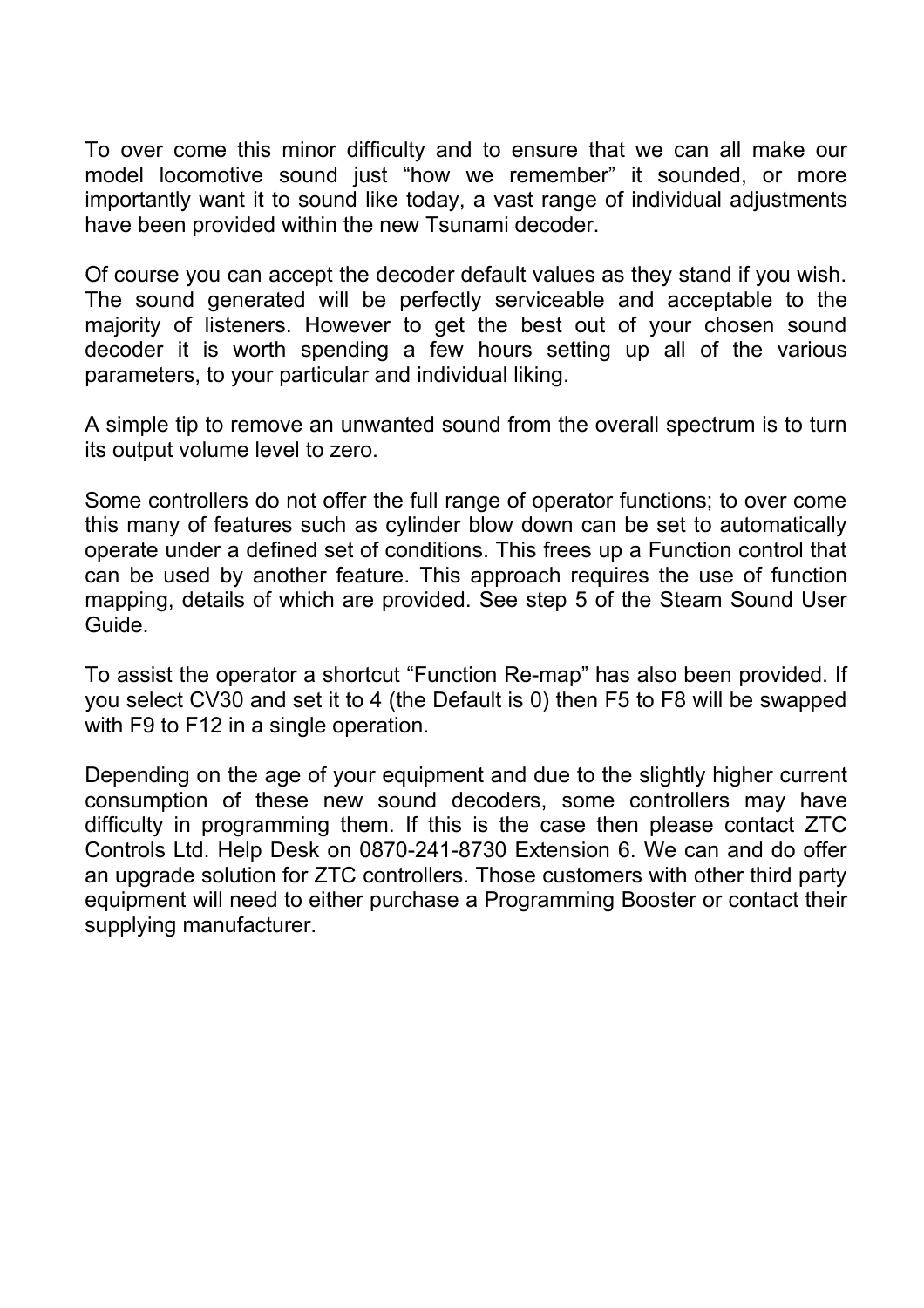## **SOUND FEATURES OF THE DECODER.**

The following is a list of all the features of the new UK decoders, which for clarity have been subdivided into four sections.

Foreground Sounds.

- 1) Chuff synchronisation.
- 2) Cylinder Blow Down

Background Sounds.

- 3) Boiler blowing off
- 4) Injectors.
- 5) Clack valve
- 6) Water tank being filled
- 7) Snifter valve
- 8) Fireman Pete coal shovelling
- 9) Firebox door
- 10) Dynamo / generator \*
- 11) Vacuum & Air Pumps\*

Operator Sounds.

- 12) Coasting (reduced) Chuff
- 13) Coupler and Buffer Clank
- 14) Locomotive whistles.
- 15) Guards Whistle
- 16) Door slams
- 17) Break Squeal
- 18) Coupling Rod Clank

Lighting Effects.

- 19) Ashpan Glow.
- 20) Firebox Flicker.
- 21) Head and Rear Light.

\*In some cases the decoder, as supplied has a default value, which is set to 0. This means that the light or sound output for this item is currently turned OFF. An example of this is the Dynamo. To use this feature you will need to turn the sound on according to the instructions in this manual.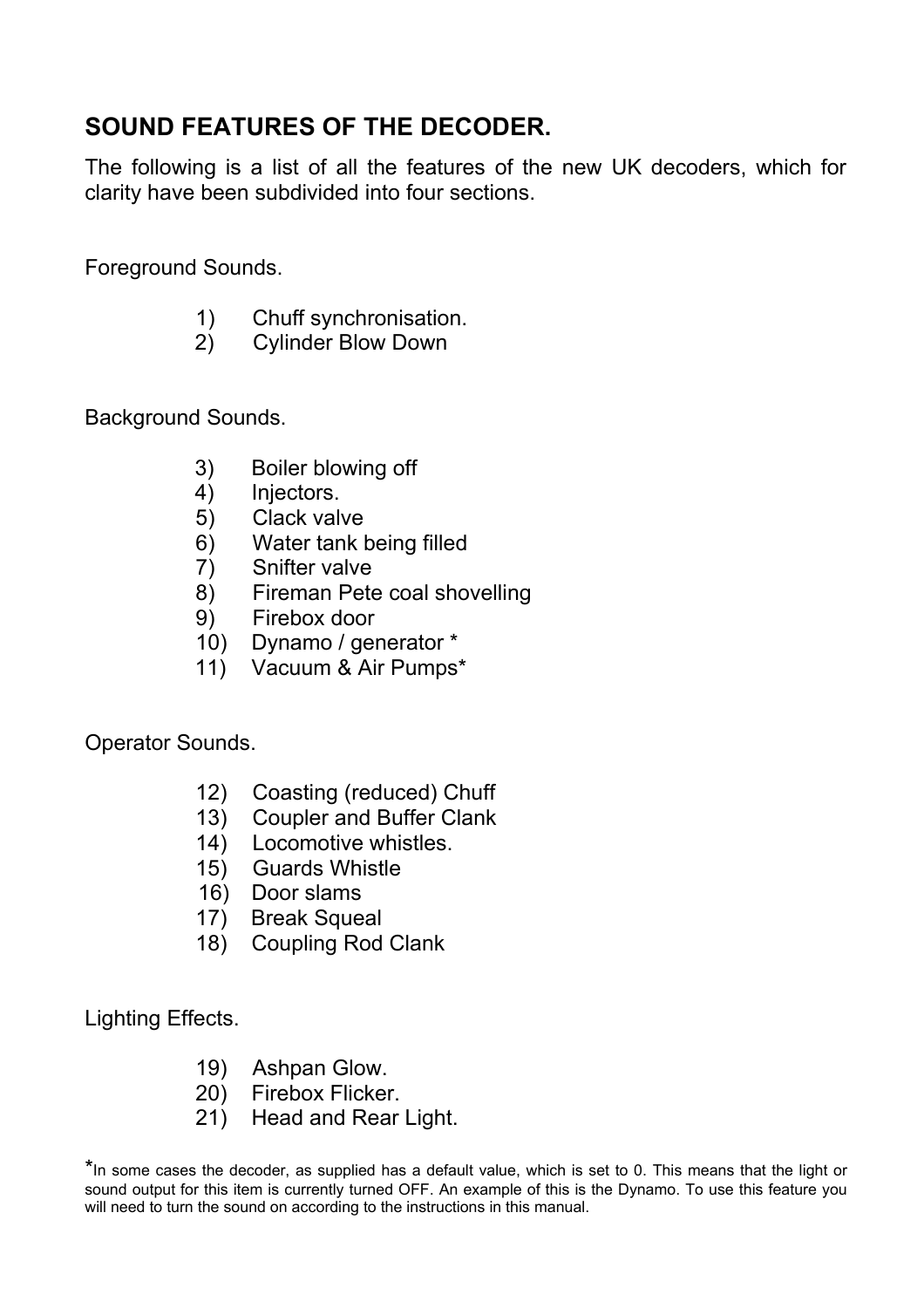### OPERATIONAL DESCRIPTION OF SOUNDS.

Drive Controlled Foreground Effects.

1) Chuff synchronisation.

Chuff synchronisation for two, three or more cylinder locomotives, can be achieved in two ways both are covered in detail in various sections of the manual the manual.

The first approach is referred to as Pseudo Sync where the decoder electronically measures the motor speed and at regular intervals a suitable "chuff" sound is generated. This works well on smaller models (especially where space does not permit a mechanical cam to be fitted) and providing the decoder is carefully set up at slow speeds (below 5 rpm of the driving wheels). Above 5 rpm the eye deceives the ear (or is it the other way around)? As the locomotive speeds up it will slowly drift out of synchronisation but it is almost impossible for the naked eye to observe the effect.

The second approach is referred to as Synchronised Chuffing. This requires that a small switch or cam is fitted to the locomotive wheel or axle every time the wheel moves through a defined angle (such as 90 degrees) then the cam makes contact or the switch closes sending a signal to the decoder to emits a suitable Chuff sound.

More details on both of these methods can be found in step 7 in the section titled "Exhaust Control"

2) Cylinder Blow Down. Function 4

This feature can be operated in two ways either automatically every time the loco starts and stops (See step 7 of the Steam Sound Users Guide section titled "The Event Probability Generator".

Alternatively when Functions have been selected on your controller pressing F4 the first time will cause the cylinder steam Cylinder Blow Down sound effect to start and pressing F4 a second time will cause the sound to cease.

Random sound (Background) effects .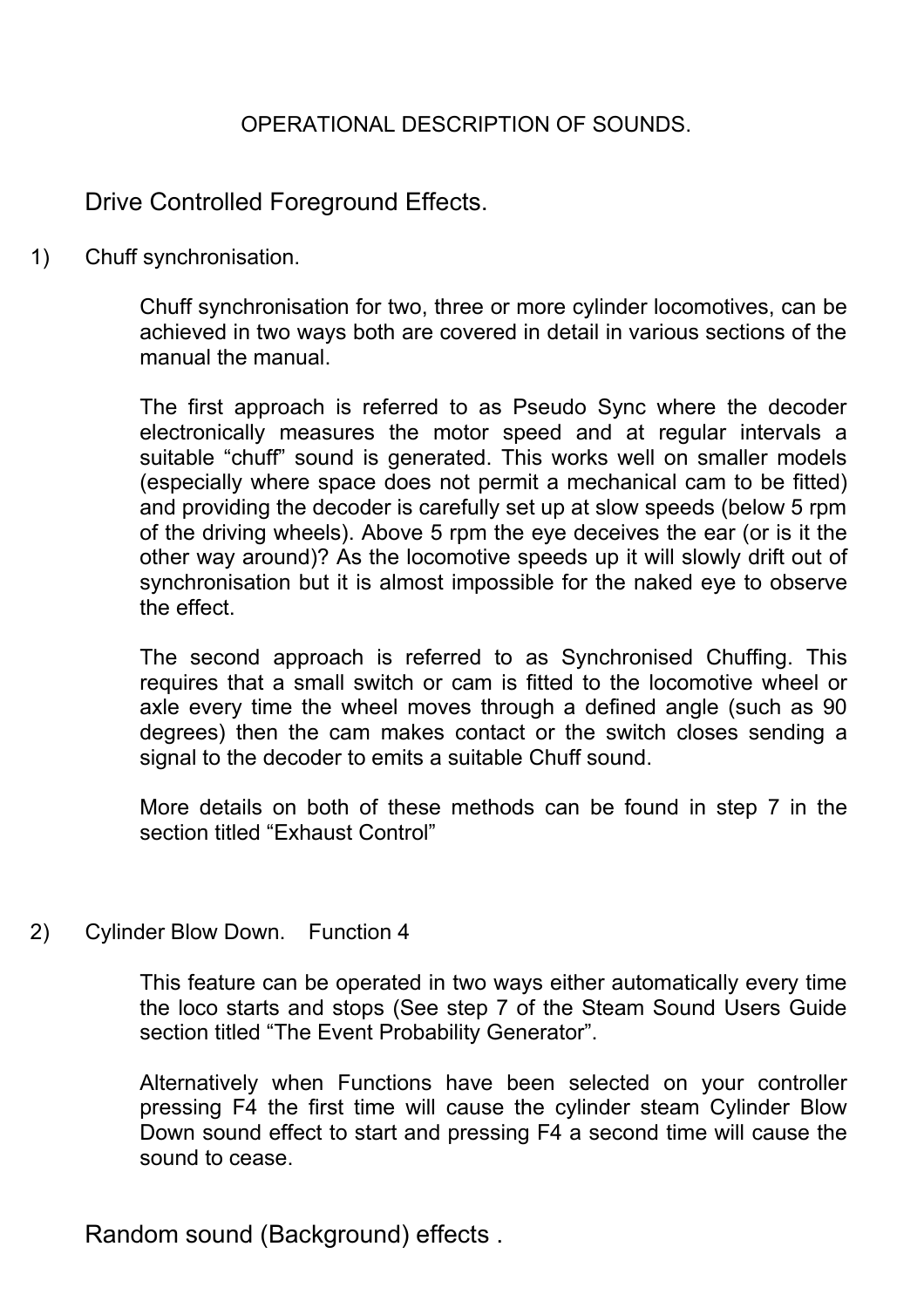3) Boiler Blowing Off (Pressure Relief Valve)

This function automatically happens at random intervals, after a period of non running, as set up in the decoder. The Random pattern can also be adjusted to suit the operator's requirement. (See step 7 of the Steam Sound Users Guide section titled "The Event Probability Generator"

4) Injectors.

The injectors only operate when the locomotive is stationary and at random intervals. The randomness may be altered by changing the value of CV205.

Increasing the value increases the time interval between events. This function automatically happens at random intervals, after a period of non running, as set up in the decoder. The Random pattern can be adjusted to suit the operator's requirement. (See step 7 of the Steam Sound Users Guide section titled "The Event Probability Generator"

5) Clack valve

The Clack valve can only be heard to operate when the locomotive is stationary and at random intervals. Changing the value of CV203 will alter the randomness. The volume can be changing by altering CV151. The default values are 48 and 32 respectively.

Increasing the value increases the time interval between events. This function automatically happens at random intervals, after a period of non running, as set up in the decoder. The Random pattern can be adjusted to suit the operator's requirement. (See step 7 of the Steam Sound Users Guide section titled "The Event Probability Generator"

6) Water tanks being filled

The water tanks can only be heard to operate when the locomotive is stationary and at random intervals. The randomness may be altered by changing the value of CV205.

Increasing the value increases the time interval between events. This function automatically happens at random intervals, after a period of non running, as set up in the decoder. The Random pattern can be adjusted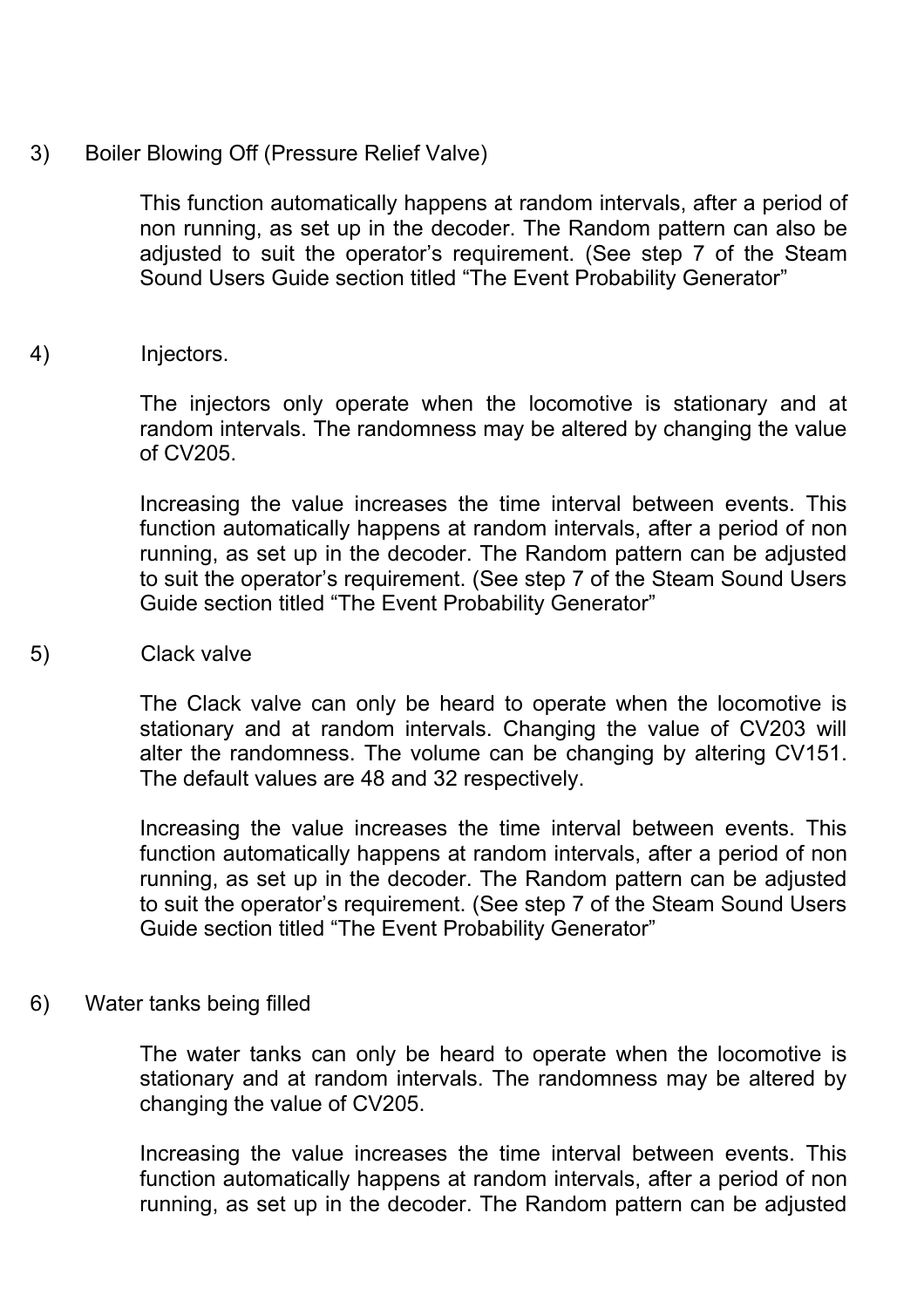to suit the operator's requirement. (See step 7 of the Steam Sound Users Guide section titled "The Event Probability Generator"

7) Snifter Valve.

CV 141 controls the volume of the snifter valve. The operation of the snifter valve is most noticeable when the locomotive is in the Coasting (reduced) Chuff mode. (Function 0)

8) Fireman Pete coal shovelling.

Fireman Pete has a range of sounds that he makes as he spends his day looking after your locomotive. Some of these are not generally used on all locomotives so their sound volume and occurrence time frame have been set to zero. Changing the respective CV values can however activate them.

CV149 the wrench volume, CV 150 oil can volume along with their respective probability registers CV203 and CV204 have all been set at default values equal to 0

The Pneumatic grease gun is not included in this decoder.

6) Firebox door

The firebox door opens and closes every time Fireman Pete throws a shovel full of coal on to the fire.

10) Dynamo / generator \*

The Dynamo sound will only become active when the headlight and /or back light outputs is turned ON. The Dynamo Default Volume is currently set to 0 and should be increased if the sound function is required.

11) Vacuum & Air Pump<sup>\*</sup> CV112 and CV132

Bit 0 and 1 of CV112 are used to select the air-pump options and are laid out in Table 1 bellow.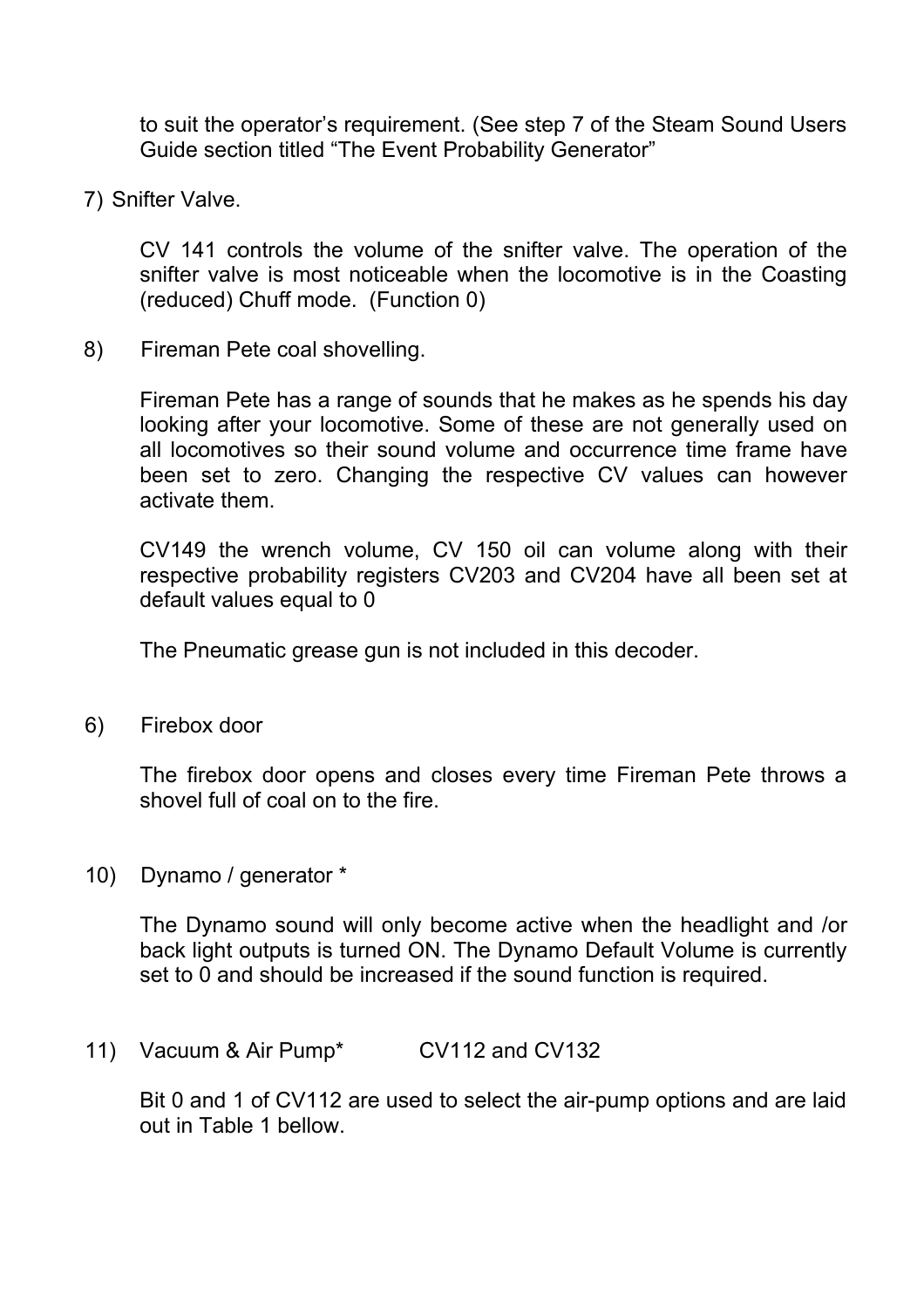| Bit 1    | Bit 0 | Functionality.                      |
|----------|-------|-------------------------------------|
| $\Omega$ |       | Vacuum & Air-Pump OFF               |
|          |       | Westinghouse Air Pump ON            |
|          |       | Single action Vacuum Pump (Default) |
|          |       | Double action Vacuum Pump.          |
|          |       |                                     |

The Westinghouse Air Pump Runs Continuously but slows down over a period of time to simulate a build up of pressure. To release the air pressure you may activate the brake squeal normally on Function 11.

The vacuum pumps are triggered to operate once or twice per driving wheel revolution.

The out volume of the Vacuum or Air pump may also be adjusted using CV 132

12) Coasting (reduced) Chuff. Function 0

This feature is unique to ZTC decoders and should not be confused with the Dynamic exhaust feature.

The facility permits a predetermined volume (level) for the "chuff" whenever the F0 function button is pressed. The feature can be toggled ON and OFF with each successive press of the F0 function (when functions are enabled).

By pressing F0 once the operator can now run the locomotive with a significantly reduced chuff volume with all the other sound features still remaining operational. Thus simulating a lightly loaded locomotive sliding quietly along or coming to a halt in a station. Pressing F0 a second times returns the decoder to normal operation.

When the manual mode is enabled F0 will raise and lower the exhaust chuff volume. When coasting Chuff is ON, there will also be a change in the exhaust tone to reflect a lightly loaded locomotive.

To enable manual coasting chuff set bit 2 in CV112 to 1 (This is also the default value). To adjust the volume level, first TURN OFF Function 0 (F0) and then adjust CV131 to set the normal exhaust chuff volume level. Now turn ON F0 and set the coasting chuff volume level by adjusting the value of CV181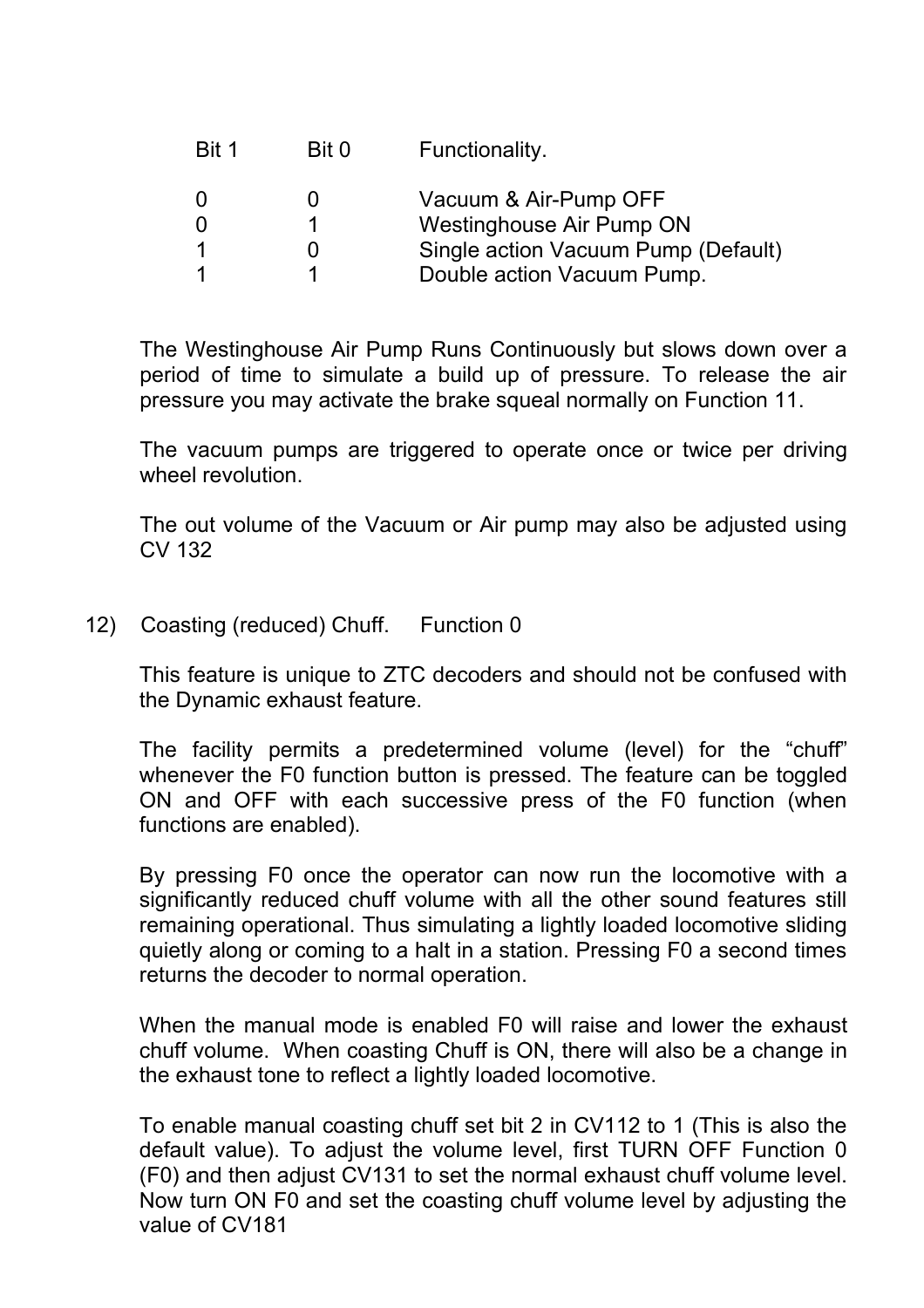It should be noted that CV181 does not set an absolute volume level. Instead it controls the relative volume level by setting the number of dB`s that the exhaust chuff volume is reduced by from the original setting in CV131.

CV181 may be set to any value between 0 and 255. Setting CV118 to 0 is equivalent to a 0dB-volume reduction (i.e. No change). Setting CV181 to 255 will reduce the volume by –32dB (or the original volume multiplied by 0.0251 or 2.5% of the original volume level), which is the maximum reduction possible.

The default value for CV181 is 150. This corresponds to about –14 dB reduction in the original volume level. The original volume level should be multiplied by approximately 0.2 or 20%

13) Coupler and Buffer Clank. Function 7

This is operated by pressing F7. Each time the button is pressed the buffers make contact and the three-link coupling is completed.

14) Locomotive whistles. Function 2 and Function 3

A range of Locomotive whistles have been incorporated into the decoder and can be accessed via F2 and F3. Operating F2\* selects the long whistles and F3 selects the related short whistle.

The selection of which whistle is to be blown, is by setting one of the values available for CV115. It is important that the whistle selection is made first as the setting of the whistle type, also defines the other regional locomotive sounds, which are also related to the type specified.

If values for whistles marked with \*\* are selected, then no sound will play when F2 is turned ON and the operation of F3 will be blocked until F2 is turned OFF. This is because in actuality the decoder is playing a silent track when F2 is turned ON. Note that some slots are not yet allocated, but will be used for future expansion.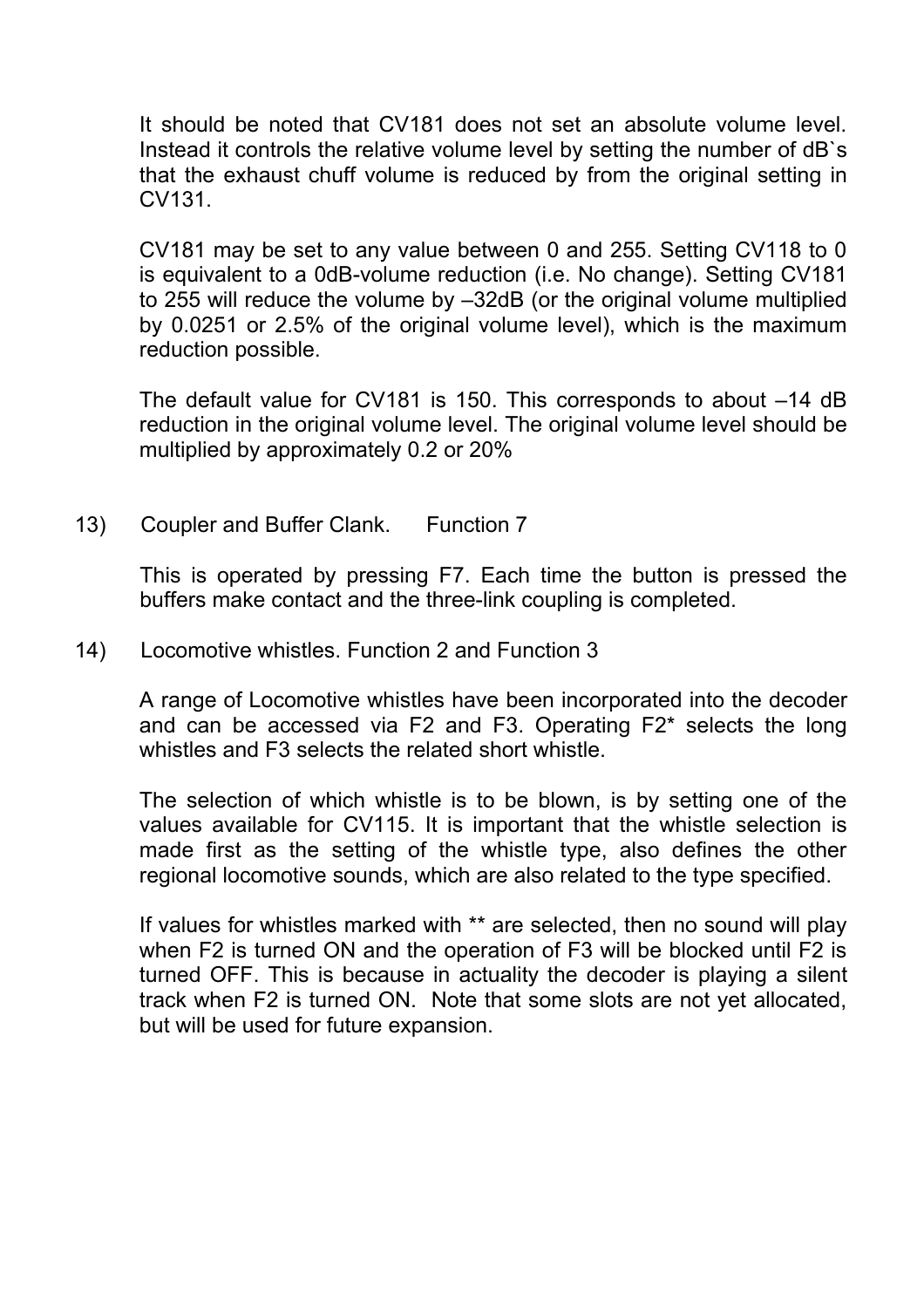Table 1 **LMS & LNER whistles installed in the ZTC 472** 

| <b>CV115</b>   | $F2$ (Long)                      | F <sub>3</sub> (short)                              |
|----------------|----------------------------------|-----------------------------------------------------|
| 0              | <b>LNER Fleet whistle</b>        | <b>LNER Fleet whistle</b>                           |
|                | **                               | LNER B12                                            |
| 2              | LNER A4                          | LNER A4                                             |
| 3              | <b>LMS Black 5</b>               | <b>LMS Black 5</b>                                  |
| $\overline{4}$ |                                  | LMS Britannia/BR Standard LMS Britannia/BR Standard |
| 5              | Spare Slot for future expansion. |                                                     |
| 6              | Spare Slot for future expansion. |                                                     |
|                |                                  |                                                     |

Table 2 GWR Southern whistles installed in the ZTC 473

| CV115          | F <sub>2</sub> (Long) | F <sub>3</sub> (short) |
|----------------|-----------------------|------------------------|
|                | TBA**                 | TBA**                  |
|                | TBA**                 | TBA**                  |
| $\overline{2}$ | TBA**                 | TBA**                  |
| 3              | TBA**                 | TBA**                  |
| 4              | TBA**                 | TBA**                  |
| 5              | TBA**                 | TBA**                  |
|                | TBA**                 | TBA**                  |

Please note that CV 47 "The Playable Whistle" is not operable.

\*\*For technical reasons, not all the long whistles are available yet. When these issues become resolved ZTC will make these sounds available.

15) Guards Whistle. Function 6.

The guard whistle can be operated manually or automatically when a locomotive starts to pull away from the station.

Manual operation is achieved by pressing F6 once each time the guards whistle is to operate.

The automatic Guard Whistle is triggered when the loco begins to move (i.e. The default is set so that it operates at speed step one in 28 speed step mode).

However as it spoils the illusion if the loco starts to chuff before the guard blows his whistle we can delay the start of the auto-chuff using CV199.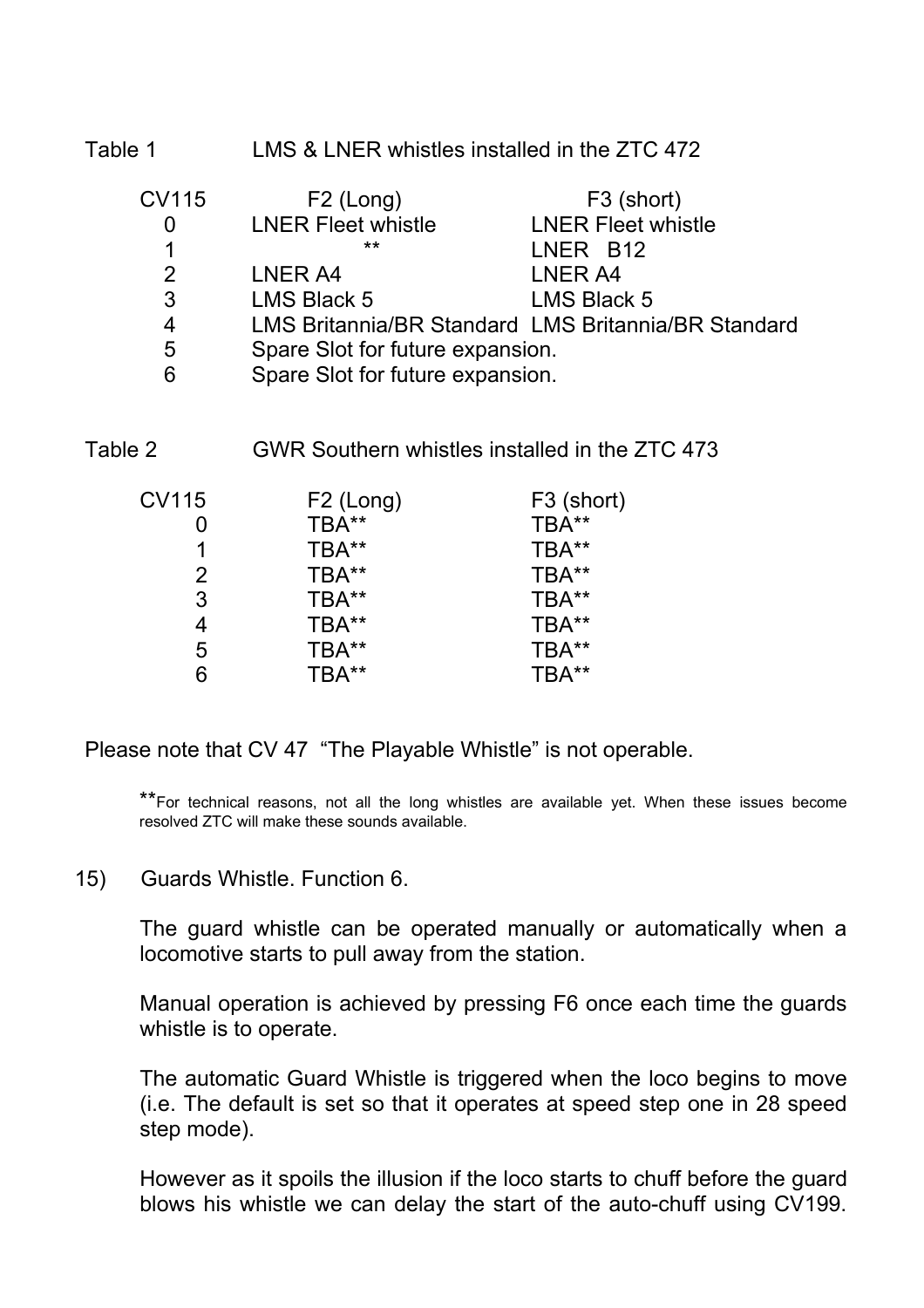The default value is set to 7 which means that in 128 mode no chuffing will occur until the regulator advances to step 8 in 128 mode. For 14 and 28 step modes CV199 should be set to the closest equivalent speed step as measured in the 128 mode using the following formula: -

CV199 = Speed step x 128/ (speed step mode)

For example. In 14 step mode, speed step 1 is  $1x(128/14) = 9$ In 28 step mode, speed step 3 is  $3x(128/28) = 13$ 

When using the decoder in cam synchronised mode, the modeller should enable the 28-point speed table. Then programme the appropriate points with 0 to prevent the motor from prematurely moving.

Using Function 12 can also access this sound feature.

16) Door slams. Automatic Function.

Setting a value in CV208 selects an option to hear any number of door slams followed by the Guard whistle.

A value of one or more will cause the decoder to produce more door slams. The number of door slams will depend on the number value set in CV 208. The range is 1 to 134 door slams, but the default value is 6

17) Break Squeal Function 11

Break squeal is available on this decoder and is implemented by pressing F11 once. If your controller does not support function above F8 then to operate this feature you will have to use function Mapping to move the sound to a lower function number.

#### 18) Coupling-rod Clank Function 6

When the decoder is in manual mode F6 will raise and lower the volume of the Coupling-rod Clank. To enable manual Coupling-rod, you will need to set bit 3 of CV112 to 1 (This is also the default value).

To adjust the volume level first turn F6 ON and then use CV135 to set the boosted Coupling-rod clank level. Then turn OFF F6 and adjust the nominal volume level using CV183.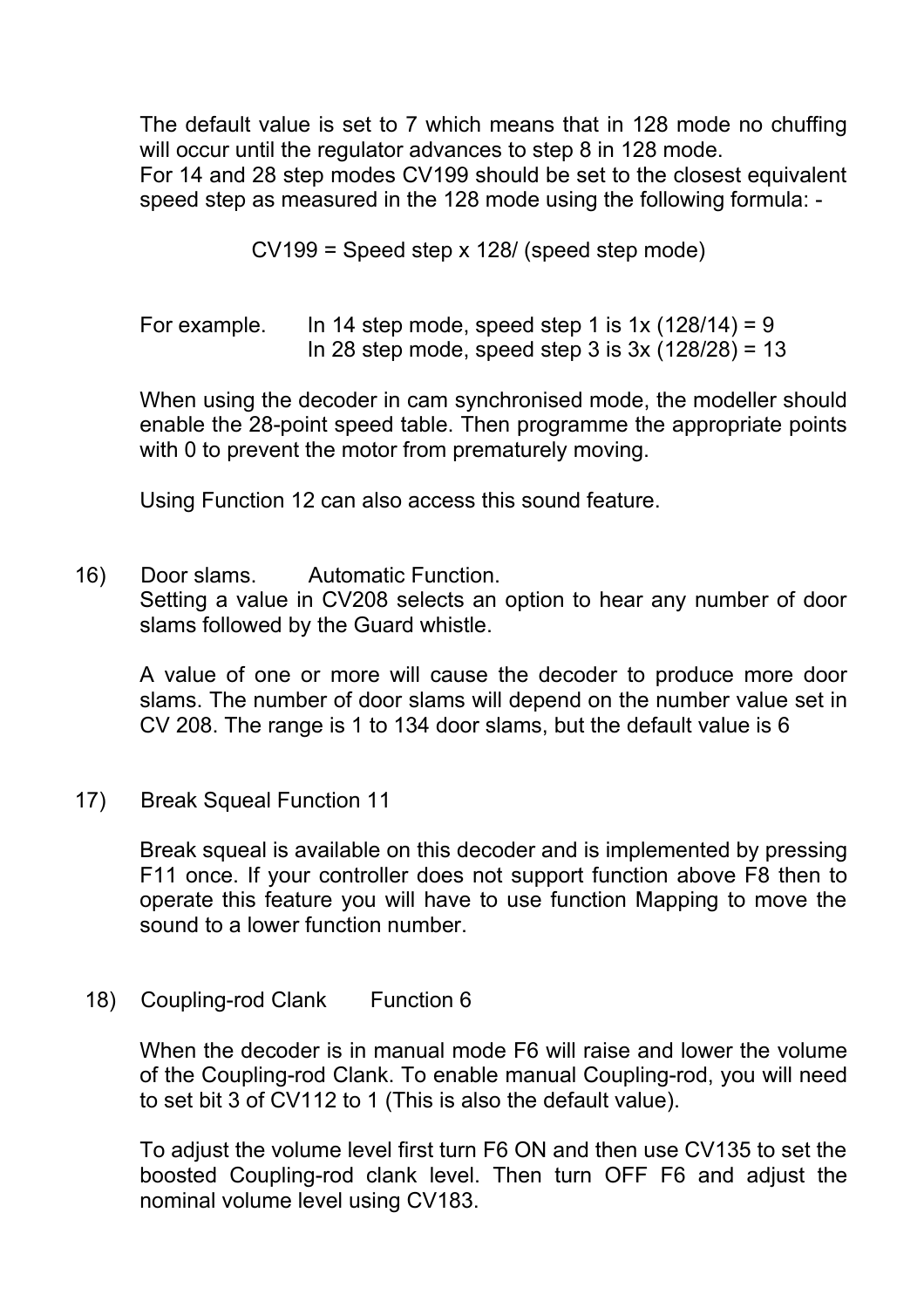Note that this is the opposite procedure to setting the coasting chuff sound. As with CV181, CV183 does not set an absolute volume level, it controls the relative volume level by setting the number of dB`s to reduce the coupling-rod clank volume as set by CV135.

CV183 may be set to any value between 0 and 255. Setting CV181 to a value of 0 is `equivalent to 0dB volume reduction or no change. Setting CV181 to a value of 255 will reduce the volume by –32dB, which is the `maximum reduction. The default value of CV183 is 200 corresponding to approximately to –25dB reduction in volume.

### Lighting Effects.

The main lighting effects available in the ZTC472 and ZTC473 are Firebox Flicker and Ash Pan Glow and are controlled by CV51 and CV52.

19) Ashpan Glow. Function 5

When the Functions have been selected on your controller pressing F5 the first time will cause the Ash pan light to come ON and pressing F5 a second time will cause the light to go out.

In addition a number of additional features can be added to this basic command such as the style of lighting by setting a specific number in CV52 as shown in Table 3

The operation of this feature is a Simple ON/OFF

#### Table 3 Ash Pan Lighting Brilliance

CV52 Value set to 9 Brightness will be set to 12% CV52 Value set to 10 Brightness will be set to 25% CV52 Value set to 11 Brightness will be set to 50% CV52 Value set to 12 Brightness will be set to 100%

All of the above values are for an incandescent bulb. LED's can be used, but they are less effective however they do run cooler. If LED's are to be used then 128 needs to be added to the figures quoted above.

Control of the Ashpan light can if required be mapped to another function position. As outlined in Step 5 Titled "Function mapping" of the Steam Sound User Guide.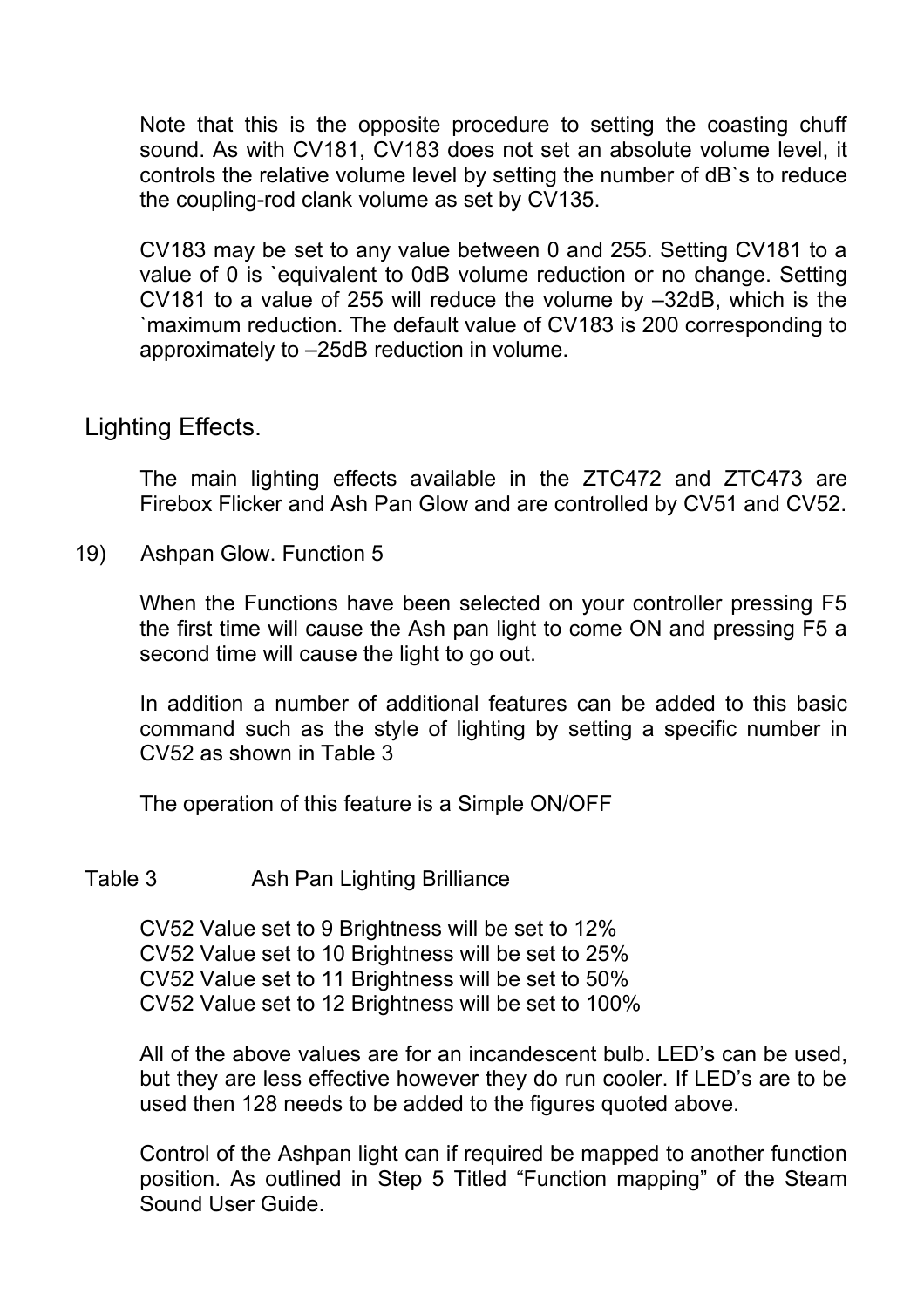20) Firebox Flicker (lighting). Function 1

When the Functions have been selected on your controller pressing F1 the first time will cause the Firebox light to come ON and pressing F1 a second time will cause the light to go out.

If operation Firebox Flicker is selected to be operational only when fireman Pete does his shovelling then the light will only be operating when the firebox door is considered to be open and the loco stationary.

In addition a number of additional features can be added to this basic command such as the style of lighting by setting a specific number in CV51 as shown in Table 4

- Table 4 Firebox Lighting Effects
- CV52 Value set to 00 Simple ON/OFF
- CV52 Value set to 12 Speed Sensitive Flicker
- CV52 Value set to 13 Constant Flicker
- CV52 Value set to 14 Smart Flicker is selected.

This last feature now only becomes active when coal is being shovelled.

This feature can if required be mapped to another function position. As outlined in Step 5 Titled "Function mapping" of the Steam Sound User Guide.

21) Headlight & Back running light. Function 10

Both these lamps if fitted are controlled (by default) using the single function switch F10.

You should note that the headlight and back running light are not directional when assigned to operate with F10. If direction lighting is required then you will need to "function Map" this feature to operate using F0 only.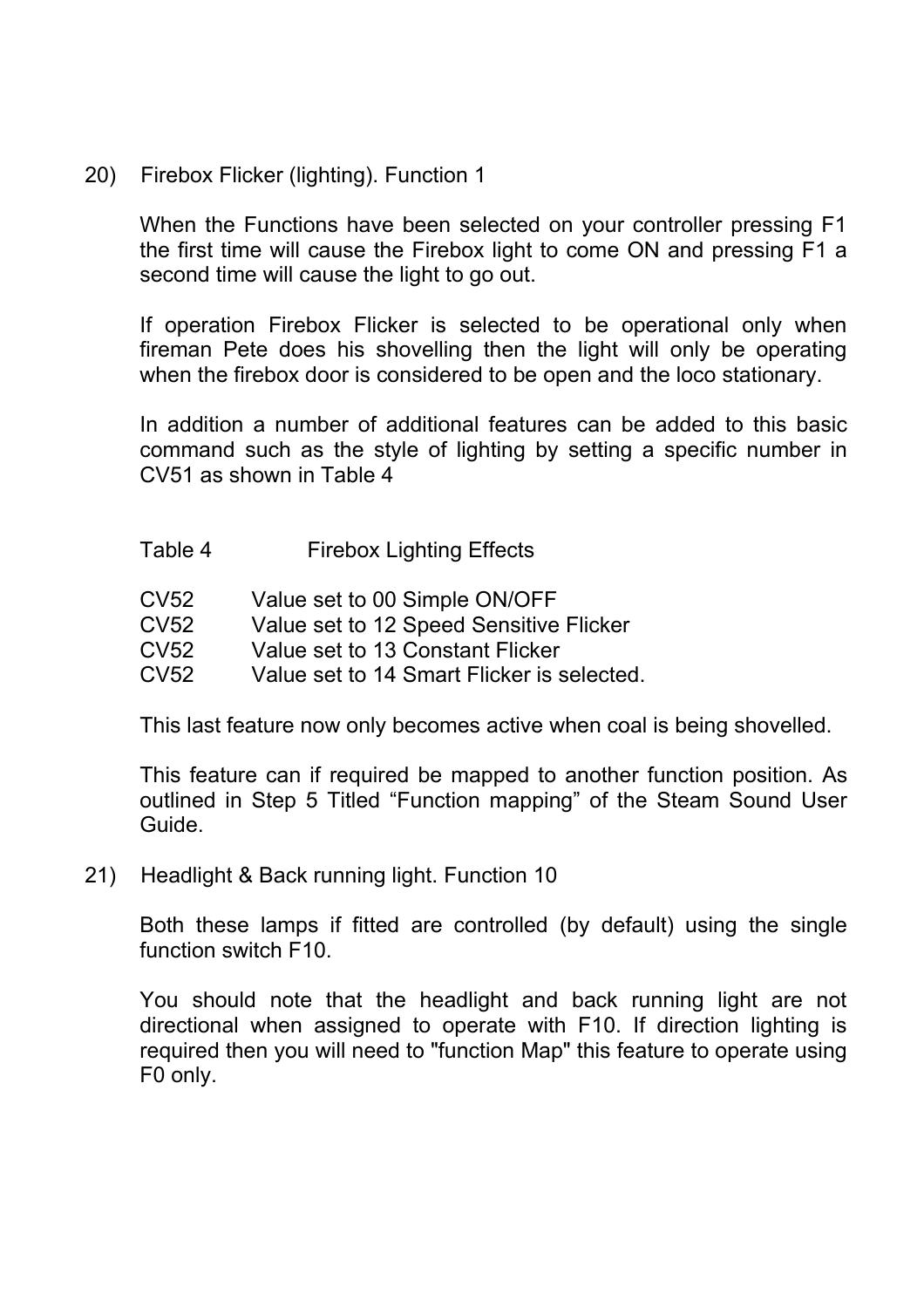Decoder (default) Function List.

Function 0 Coasting Chuff

Function 1 Smart Firebox light

Function 2 Long Whistle

Function 3 Short Whistle

Function 4 Steam Hiss

Function 5 Ashpan Lights

Function 6 Guard Whistle

Function 7 Buffer & Coupler

Function 8 Mute

Function 9 Water Stop

Function 10 Headlight & Back running Light, plus Dynamo

Function 11 Brake Squeal

Function 12 Guard Whistle (duplicate)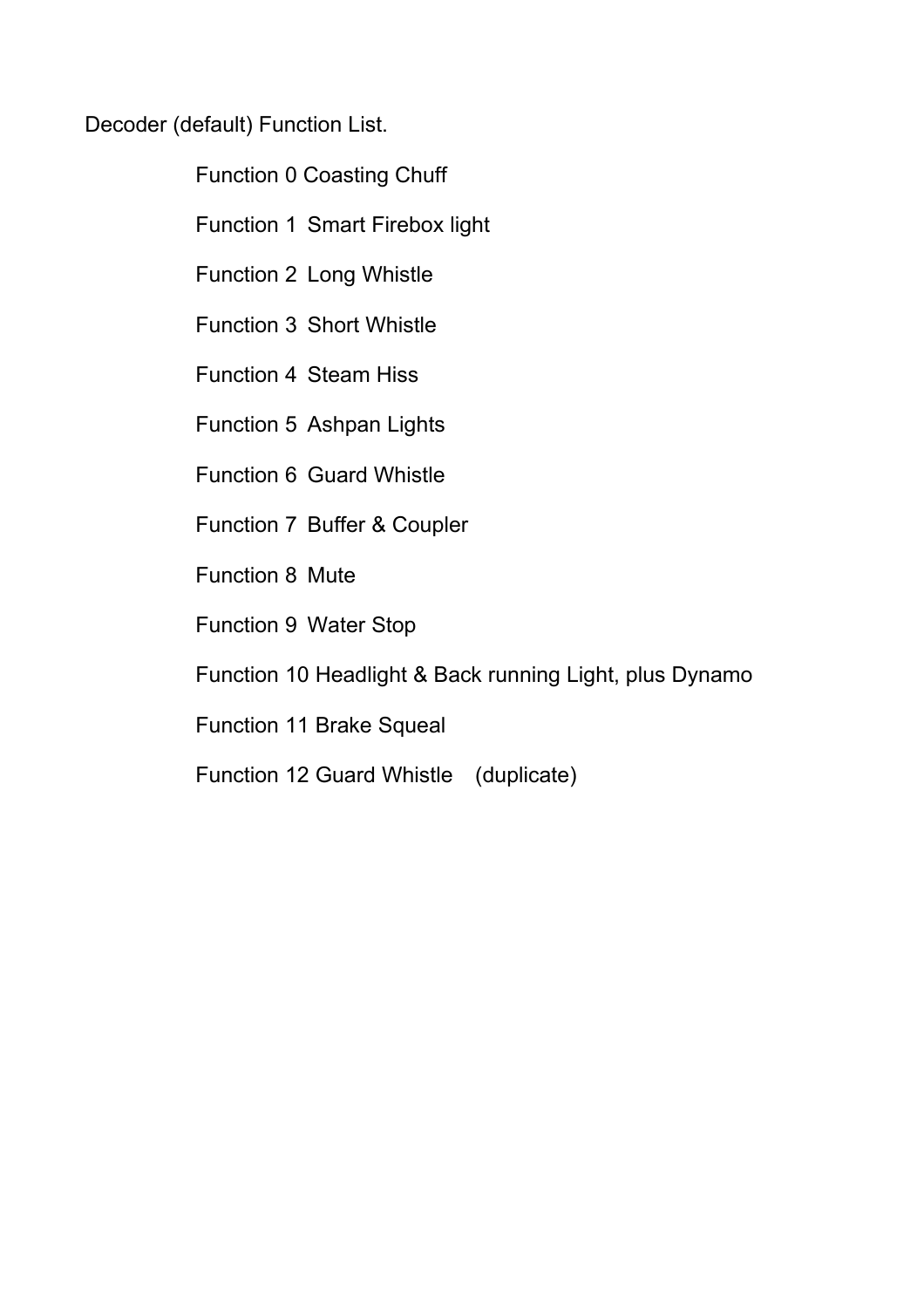### ZTC 471 & ZTC 472 Sound Decoder CV List

All of the CV `s used in the ZTC 472 Sound Decoder are listed as follows with their default values.

| <b>Functional Description</b>                                        |                | <b>CV Number Default Value</b> |
|----------------------------------------------------------------------|----------------|--------------------------------|
| <b>Primary Address</b>                                               | 1              | 3                              |
| <b>Start Voltage</b>                                                 | $\overline{2}$ | 0                              |
| <b>Acceleration Rate</b>                                             | 3              | 0                              |
| <b>Deceleration Rate</b>                                             | $\overline{4}$ | 0                              |
| <b>Manufactures Version</b>                                          | $\overline{7}$ | Version Identity               |
| <b>Manufactures Identity</b>                                         | 8              | 132                            |
| <b>PWM Period</b>                                                    | 9              | 180                            |
| <b>Back EMF Cut Out</b>                                              | 10             | 0                              |
| <b>Packet Time-out Value</b>                                         | 11             | 0                              |
| <b>ANALOG MODE CVs</b>                                               |                |                                |
| <b>Alternate Power Source</b>                                        | 12             | 1                              |
| <b>Analogue Mode Functions</b>                                       | 13             | $\overline{0}$                 |
| <b>SECURITY CVs</b>                                                  |                |                                |
| <b>CV Unlock Code</b>                                                | 15             | 0                              |
| <b>CV Lock ID</b>                                                    | 16             | 0                              |
|                                                                      |                |                                |
| <b>EXTENDED OPERATION CVs</b>                                        |                |                                |
| <b>Extended Address MSB</b>                                          | 17             | 192                            |
| <b>EXT Address LSB</b>                                               | 18             | 3                              |
| <b>CONSIST Address</b>                                               | 19<br>21       | 0                              |
| <b>Consist Function Active</b><br><b>Consist FL Function. Active</b> | 22             | $\mathbf 0$                    |
| <b>Consist Acceleration</b>                                          | 23             | 0<br>0                         |
| <b>Consist Braking Rate</b>                                          | 24             | 0                              |
| <b>Speed Table Select</b>                                            | 25             | 0                              |
| <b>Configuration Byte 1</b>                                          | 29             | $\overline{2}$                 |
| <b>Error Information</b>                                             | 30             | $\overline{0}$                 |
| <b>FUNCTION MAPPING CVs</b>                                          |                |                                |
| FL (f) Output Location                                               | 33             | 16                             |
| FL(r) Output Location                                                | 34             | 16                             |
| F1 Output Location                                                   | 35             | 4                              |
| <b>F2 Output Location</b>                                            | 36             | 1                              |
| <b>F3 Output Location</b>                                            | 37             | $\overline{2}$                 |
|                                                                      |                |                                |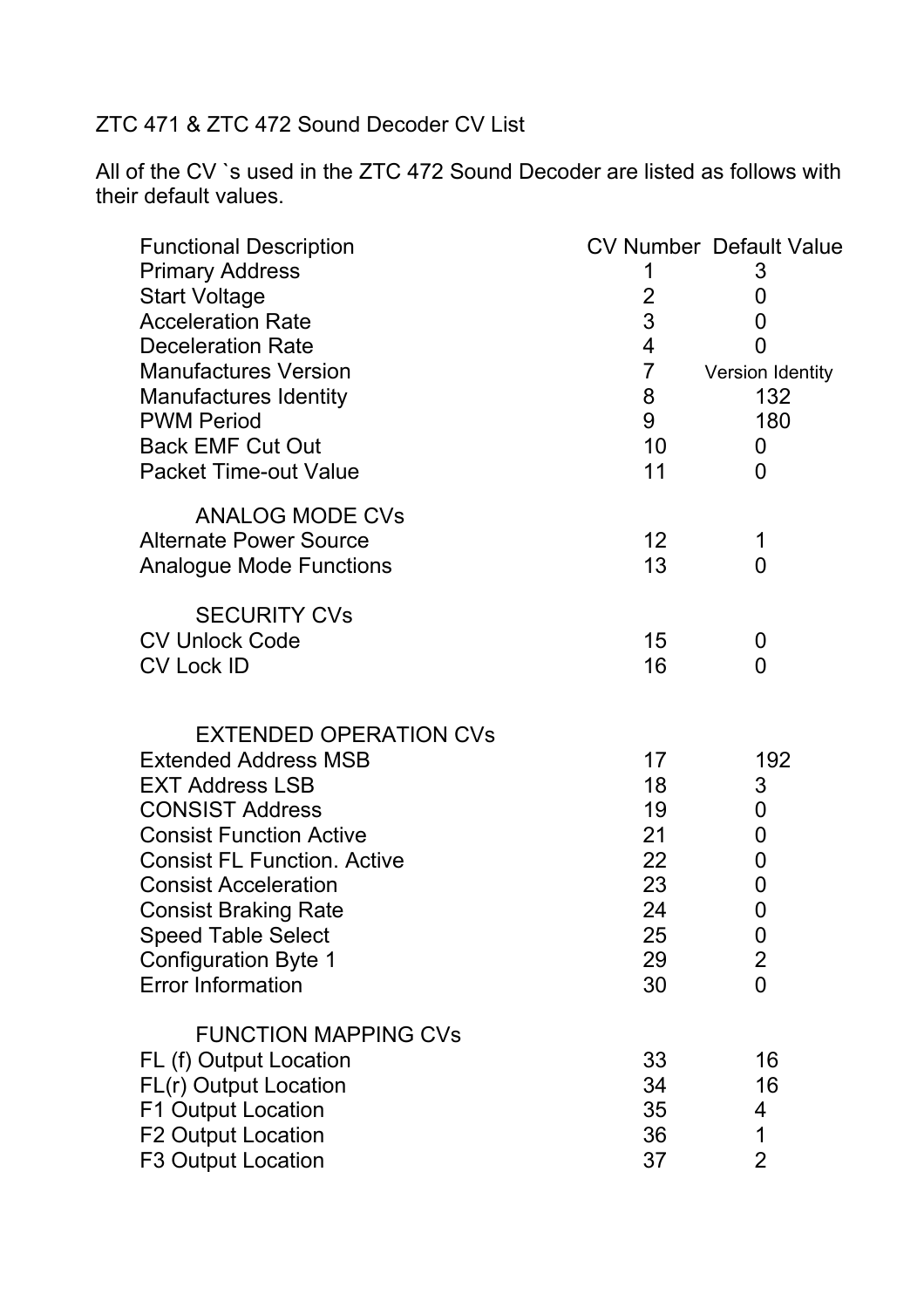# FUNCTION MAPPING CVs (continued)

| <b>Functional Description</b>                                                                                                                                                                     |                                                    | <b>CV Number Default Value</b>                   |
|---------------------------------------------------------------------------------------------------------------------------------------------------------------------------------------------------|----------------------------------------------------|--------------------------------------------------|
| <b>F4 Output Location</b><br>F5 Output Location<br><b>F6 Output Location</b>                                                                                                                      | 38<br>39<br>40                                     | 64<br>1<br>32                                    |
| <b>F7 Output Location</b><br><b>F8 Output Location</b><br><b>F9 Output Location</b>                                                                                                               | 41<br>42<br>43                                     | 16<br>32<br>64                                   |
| F10 Output Location                                                                                                                                                                               | 44                                                 | 3                                                |
| F11 Output Location<br><b>F12 Output Location</b>                                                                                                                                                 | 45<br>46                                           | 128<br>32                                        |
| Analogue Whistle Channel                                                                                                                                                                          | 47                                                 | $\overline{0}$                                   |
| <b>LIGHTING CONTROL CVs</b><br>FLf Light configuration.<br>FLr Light configuration<br>FX1 Firebox light<br>FX2 Ashpan light<br><b>Lighting Flash Rate</b><br><b>Grade Crossing Hold Time</b>      | 49<br>50<br>51<br>52<br>59<br>60                   | 15<br>15<br>$\overline{0}$<br>256<br>3<br>4      |
| <b>MISC. CONTROL</b><br>F11 Braking Rate<br><b>Transponder Control</b>                                                                                                                            | 61<br>82                                           | 0<br>$\mathbf 0$                                 |
| ANALOG MODE MOTOR CONTROL<br><b>Starting Voltage</b><br><b>Maximum Motor Voltage</b>                                                                                                              | 63<br>64                                           | 20<br>180                                        |
| <b>SPEED TABLE</b><br><b>Kick Start</b><br><b>Forward Trim</b><br><b>Speed Table</b><br>Speed Table 1<br><b>Speed Table 2</b><br>Speed Table 3<br>Speed Table 4<br>Speed Table 5<br>Speed Table 6 | 65<br>66<br>67<br>68<br>69<br>70<br>71<br>72<br>73 | 0<br>32<br>9<br>18<br>27<br>36<br>45<br>55<br>64 |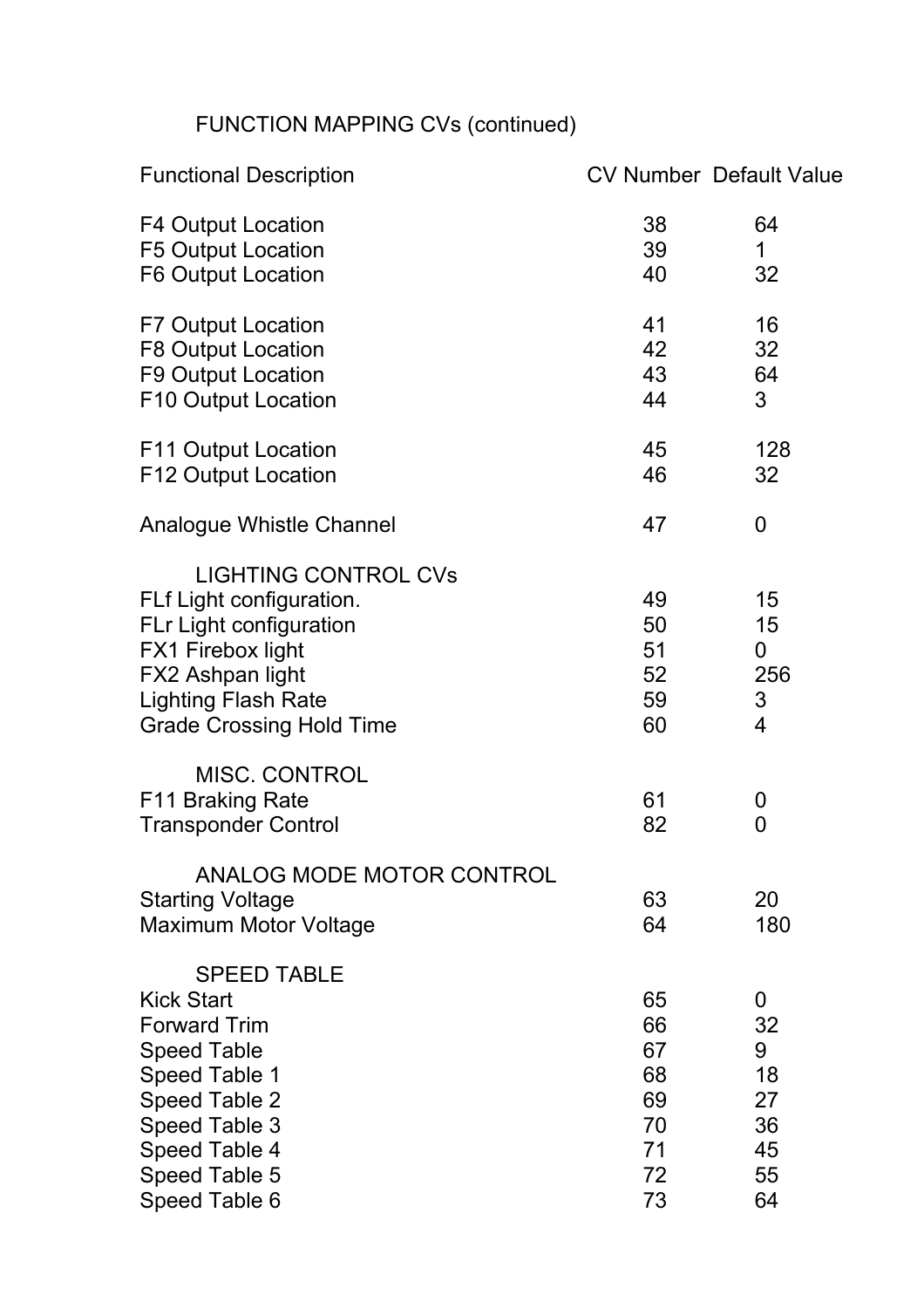| SPEED TABLE (continued)       |     |                                |
|-------------------------------|-----|--------------------------------|
| <b>Functional Description</b> |     | <b>CV Number Default Value</b> |
| Speed Table 7                 | 74  | 73                             |
| Speed Table 8                 | 75  | 82                             |
| Speed Table 9                 | 76  | 91                             |
| Speed Table 10                | 77  | 100                            |
| Speed Table 11                | 78  | 109                            |
| Speed Table 12                | 79  | 118                            |
| Speed Table 13                | 80  | 127                            |
| Speed Table 14                | 81  | 137                            |
| Speed Table 15                | 82  | 146                            |
| Speed Table 16                | 83  | 155                            |
| Speed Table 17                | 84  | 164                            |
| Speed Table 18                | 85  | 173                            |
| Speed Table 19                | 86  | 182                            |
| Speed Table 20                | 87  | 191                            |
| Speed Table 21                | 88  | 200                            |
| Speed Table 22                | 89  | 209                            |
| Speed Table 23                | 90  | 219                            |
| Speed Table 24                | 91  | 228                            |
| Speed Table 25                | 92  | 237                            |
| Speed Table 26                | 93  | 246                            |
| Speed Table 27                | 94  | 255                            |
| <b>Reverse Trim</b>           | 95  | 32                             |
| <b>USER INFORMATION</b>       |     |                                |
| User Identifier #1            | 105 | Version ID 1                   |
| User Identifier #2            | 106 | Version ID 2                   |
| Sound Configuration 1         | 112 | 14                             |
| <b>Quiet Mode Control 2</b>   | 113 | $\boldsymbol{0}$               |
| <b>Bell Ring Rate</b>         | 114 | 1                              |
| <b>Whistle Select</b>         | 115 | 0                              |
| <b>Exhaust Control</b>        | 116 | 80                             |
| <b>Not Applicable</b>         | 117 | 0                              |
| <b>Not Applicable</b>         | 118 | 0                              |
| <b>CV Bank Select</b>         | 119 | 0                              |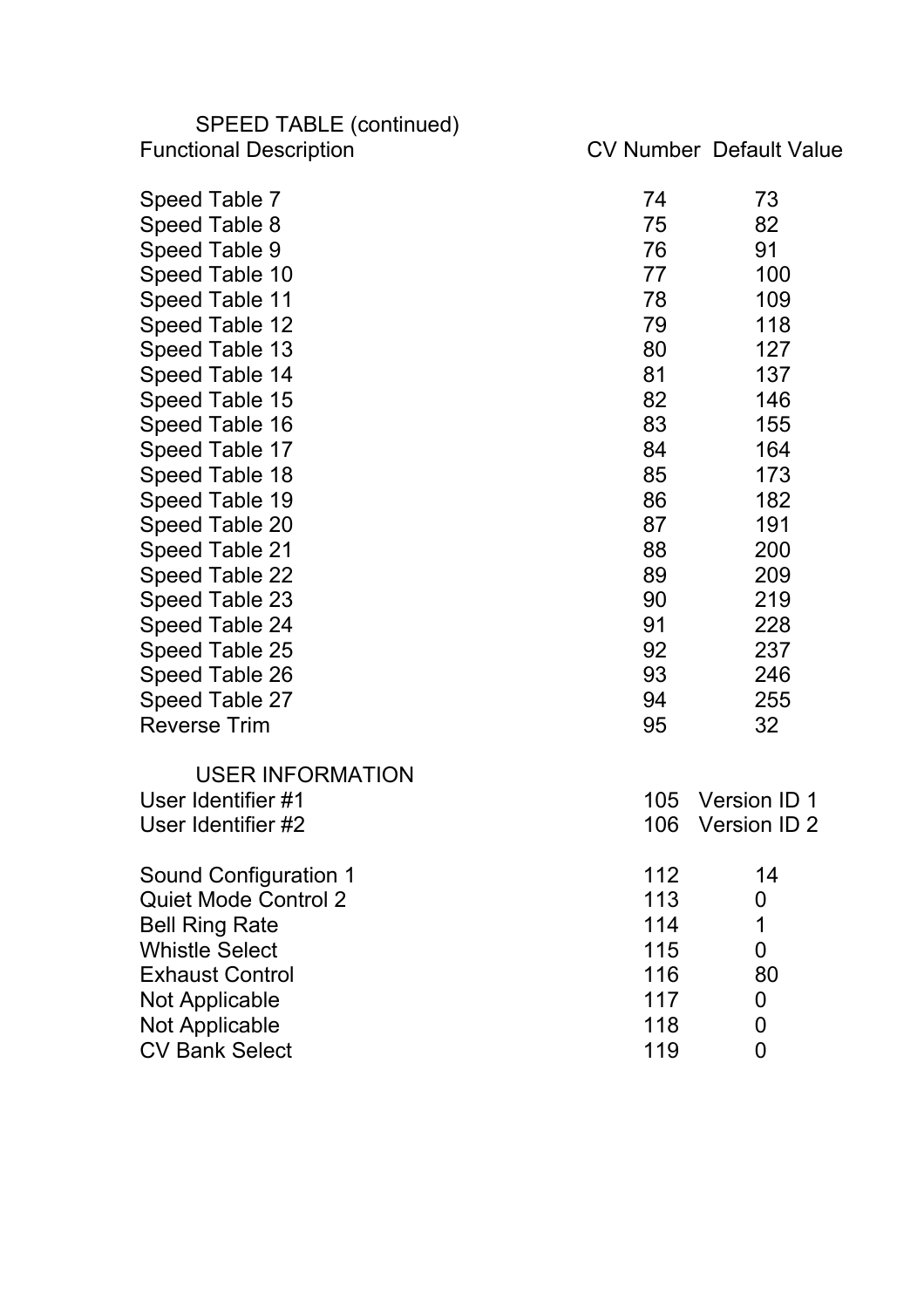# USER INFORMATION (continued)

| <b>Functional Description</b>                                                                                                                              |                                 | <b>CV Number Default Value</b>       |
|------------------------------------------------------------------------------------------------------------------------------------------------------------|---------------------------------|--------------------------------------|
| <b>Processor Parameter</b><br><b>Processor Parameter 1</b><br><b>Processor Parameter 2</b><br><b>Processor Parameter 3</b><br><b>Processor Parameter 4</b> | 120<br>121<br>122<br>123<br>124 | 0<br>0<br>0<br>$\boldsymbol{0}$<br>0 |
| <b>Processor Parameter 5</b><br><b>Processor Parameter 6</b><br><b>Processor Parameter 7</b>                                                               | 125<br>126<br>127               | 0<br>0<br>0                          |
| <b>Master Volume Control</b>                                                                                                                               | 128                             | 192                                  |
| Channel 0 mixer level (whistle)<br>Channel 1 mixer level (bell)<br>Channel 2 mixer level (chuff)                                                           | 129<br>130<br>131               | 255<br>128<br>192                    |
| Channel 3 mixer level (air and Vacuum -pump)<br>Channel 4 mixer level (dynamo)<br>Channel 5 mixer level (blower)                                           | 132<br>133<br>134               | 192<br>0<br>16                       |
| Channel 6 mixer level (rod clank)<br>Channel 7 mixer level (steam hiss)                                                                                    | 135<br>128                      | 64<br>136                            |
| Channel 8 mixer level<br>(coupler)<br>Channel 9 mixer level<br>Channel 10 mixer level (brake squeal)                                                       | 137<br>138<br>139               | 128<br>0<br>128                      |
| Channel 11 mixer level<br>(brake release)<br>(snifter valve)<br>Channel 12 mixer level                                                                     | 140<br>141                      | 64<br>64                             |
| Channel 13 mixer level<br>(power reverse)<br>Channel 14 mixer level<br>$(pop-off)$<br>Channel 15 mixer level                                               | 142<br>143                      | 64<br>128                            |
| Channel 16 mixer level<br>(blower draft)<br>(water stop)<br>Channel 17 mixer level                                                                         | 144<br>145<br>146               | 0<br>128<br>96                       |
| Channel 18 mixer level<br>(injector)<br>(coal shovel)<br>Channel 19 mixer level                                                                            | 147<br>148                      | 64<br>64                             |
| Channel 20 mixer level<br>(wrenches)<br>(oilcan)<br>Channel 21 mixer level                                                                                 | 149<br>150                      | 0<br>0                               |
| (clack valve)<br>Channel 22 mixer level<br>Channel 23 mixer level<br>(firebox door slam)                                                                   | 151<br>152                      | 48<br>64                             |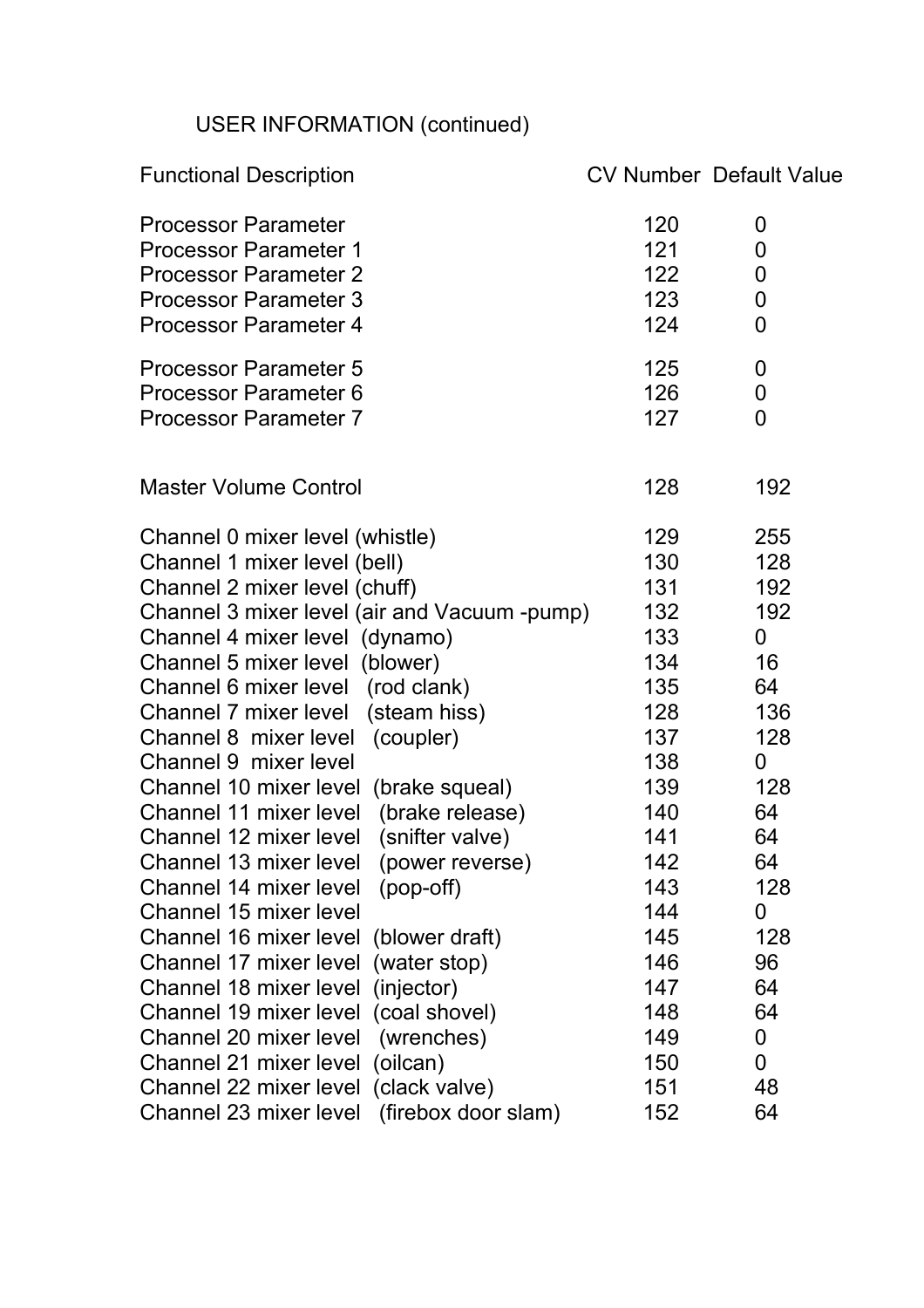# USER INFORMATION (continued)

| <b>Functional Description</b>         |     | <b>CV Number Default Value</b> |
|---------------------------------------|-----|--------------------------------|
| <b>Equaliser Control Regulator</b>    | 153 | 0                              |
| 62Hz Cut/Boost                        | 154 | 32                             |
| 125Hz Cut/Boost                       | 155 | 32                             |
| 250Hz Cut/Boost                       | 156 | 32                             |
| 500Hz Cut/Boost                       | 157 | 32                             |
| 1 kHz Cut/Boost                       | 158 | 32                             |
| 2 kHz Cut/Boost                       | 159 | 32                             |
| 4 kHz Cut/Boost                       | 160 | 32                             |
| <b>Reverb Control Register</b>        | 161 | 0                              |
| <b>Reverb Level</b>                   | 162 | 128                            |
| <b>Reverb Delay Time</b>              | 163 | 255                            |
| Reverb F.B. Gain Level                | 164 | 64                             |
| Unassigned                            | 165 | 0                              |
| Unassigned                            | 166 | 0                              |
| Unassigned                            | 167 | 0                              |
| Unassigned                            | 168 | $\mathbf 0$                    |
| Reverb channel 0 mixer level          | 169 | $\mathbf 0$                    |
| Reverb channel 1 mixer level          | 170 | 0                              |
| Reverb channel 2 mixer level          | 171 | $\mathbf 0$                    |
| Reverb channel 3 mixer level          | 172 | $\mathbf 0$                    |
| Reverb channel 4 mixer level          | 173 | 0                              |
| Reverb channel 5 mixer level          | 174 | $\mathbf 0$                    |
| Reverb channel 6 mixer level          | 175 | $\mathbf 0$                    |
| Reverb channel 7 mixer level          | 176 | 0                              |
| <b>DDE Throttle Sensitivity</b>       | 177 | 10                             |
| <b>DDE Load Sensitivity</b>           | 178 | 32                             |
| <b>DE Attack Time Constant</b>        | 179 | 10                             |
| <b>DDE Decay Time Constant</b>        | 180 | 10                             |
| <b>DDE Exhaust Lower Volume Limit</b> | 181 | 150                            |
| <b>DDE Exhaust Upper Volume Limit</b> | 162 | 255                            |
| <b>DDE Rod Lower Volume Limit</b>     | 183 | 200                            |
| <b>DDE Rod Upper Volume Limit</b>     | 184 | 255                            |
| <b>DDE Filter Initial Frequency</b>   | 185 | 42                             |
| <b>DDE Filter Slope</b>               | 186 | 64                             |
| <b>DDE Filter Damping</b>             | 187 | 255                            |
| <b>DDE BEMF Tracking Constant</b>     | 188 | 102                            |
| <b>DDE BEMF Tracking Offset</b>       | 189 | $\boldsymbol{0}$               |
| Unassigned                            | 190 | 0                              |
| Unassigned                            | 191 | $\mathbf 0$                    |
| Unassigned                            | 192 | 0                              |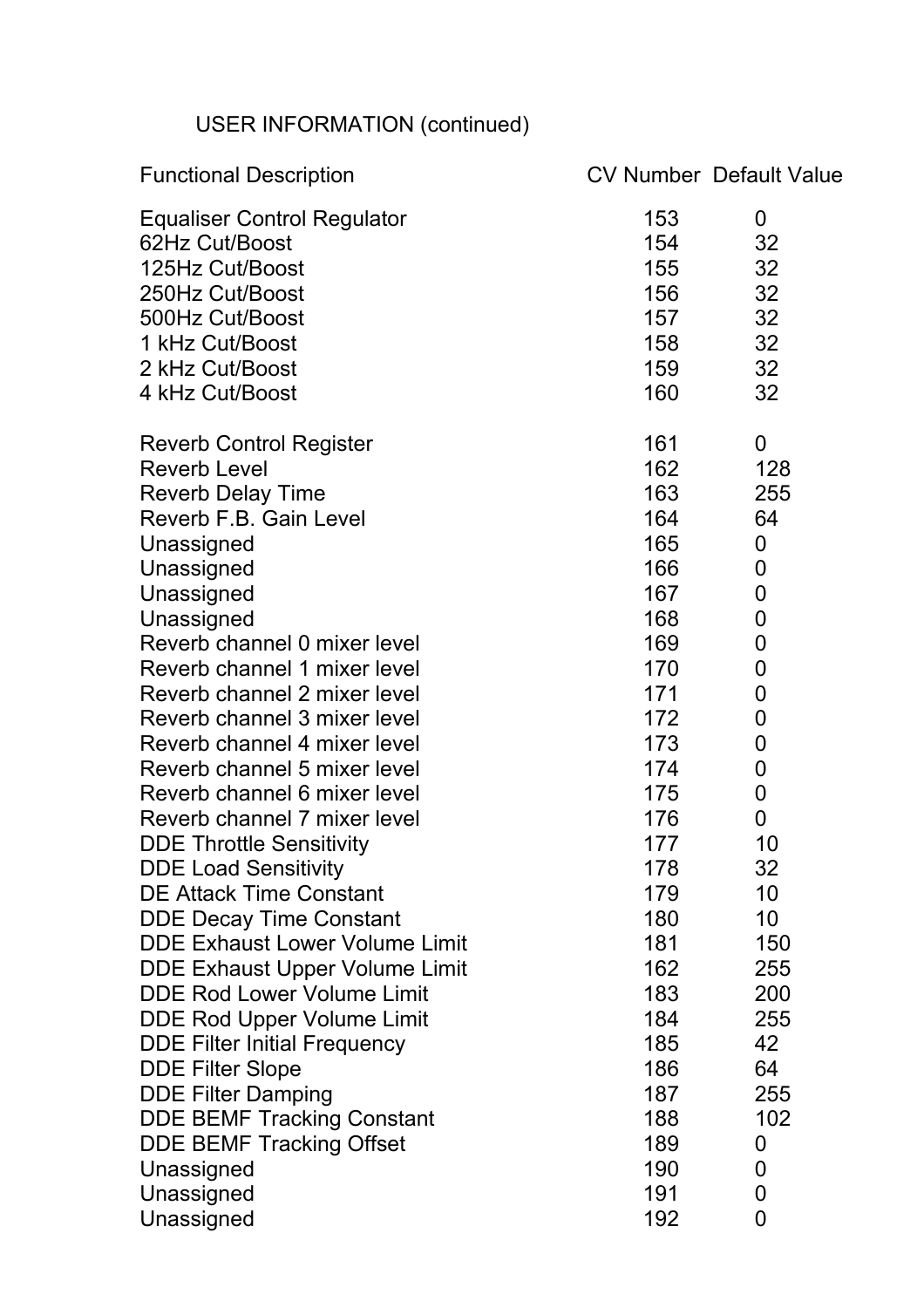| <b>USER INFORMATION (continued)</b><br><b>Functional Description</b> |     | <b>CV Number Default Value</b> |
|----------------------------------------------------------------------|-----|--------------------------------|
| <b>Bell On Voltage</b>                                               | 193 | 15                             |
| <b>Bell Off Voltage</b>                                              | 194 | 19                             |
| <b>Whistle Sensitivity</b>                                           | 195 | 4                              |
| <b>Brake Squeal Sensitivity</b>                                      | 196 | 3                              |
| Analogue Auto Sound Enable 1                                         | 197 | 32                             |
| DCC Auto Sound Enable 1                                              | 198 | 32                             |
| <b>Auto Chuff Start Speed Step</b>                                   | 199 | $\overline{7}$                 |
| Unassigned                                                           | 200 | $\mathbf 0$                    |
| <b>Task 0 Probability Level Fred</b>                                 | 201 | 64                             |
| <b>Task 1 Probability Level Wrench</b>                               | 202 | $\mathbf 0$                    |
| <b>Task 2 Probability Level Clack Valve</b>                          | 203 | 32                             |
| Task 3 Probability Level Oil-Can                                     | 204 | $\mathbf 0$                    |
| <b>Task 4 Probability Level Inject</b>                               | 205 | 64                             |
| Task 5 Probability Level Blower                                      | 206 | 64                             |
| Task 6 Probability Level Pop-Off                                     | 307 | 64                             |
| Door Slam Range                                                      | 208 | 6                              |
| <b>PID Kp Coefficient</b>                                            | 209 | 25                             |
| <b>PID Ki Coefficient</b>                                            | 210 | 20                             |
| <b>PID Kd Coefficient</b>                                            | 211 | 0                              |
| <b>BEMF Feedback Intensity</b>                                       | 212 | 255                            |
| <b>BEMF Sample Period</b>                                            | 213 | 15                             |
| <b>BEMF Sample Window Size</b>                                       | 214 | 15                             |
| <b>BEMF Gain Coefficient</b>                                         | 215 | $\boldsymbol{0}$               |
| Unassigned                                                           | 216 | $\mathbf 0$                    |
| <b>Motor Control Register</b>                                        | 217 | $\overline{2}$                 |
| Unassigned                                                           | 218 | 0                              |
| Unassigned                                                           | 219 | $\mathbf 0$                    |
| Unassigned                                                           | 220 | $\overline{0}$                 |
| Unassigned                                                           | 221 | $\mathbf 0$                    |
| Unassigned                                                           | 222 | $\mathbf 0$                    |
| Unassigned                                                           | 223 | $\mathbf 0$                    |
| PHANTOM_CV17                                                         | 224 | $\overline{0}$                 |